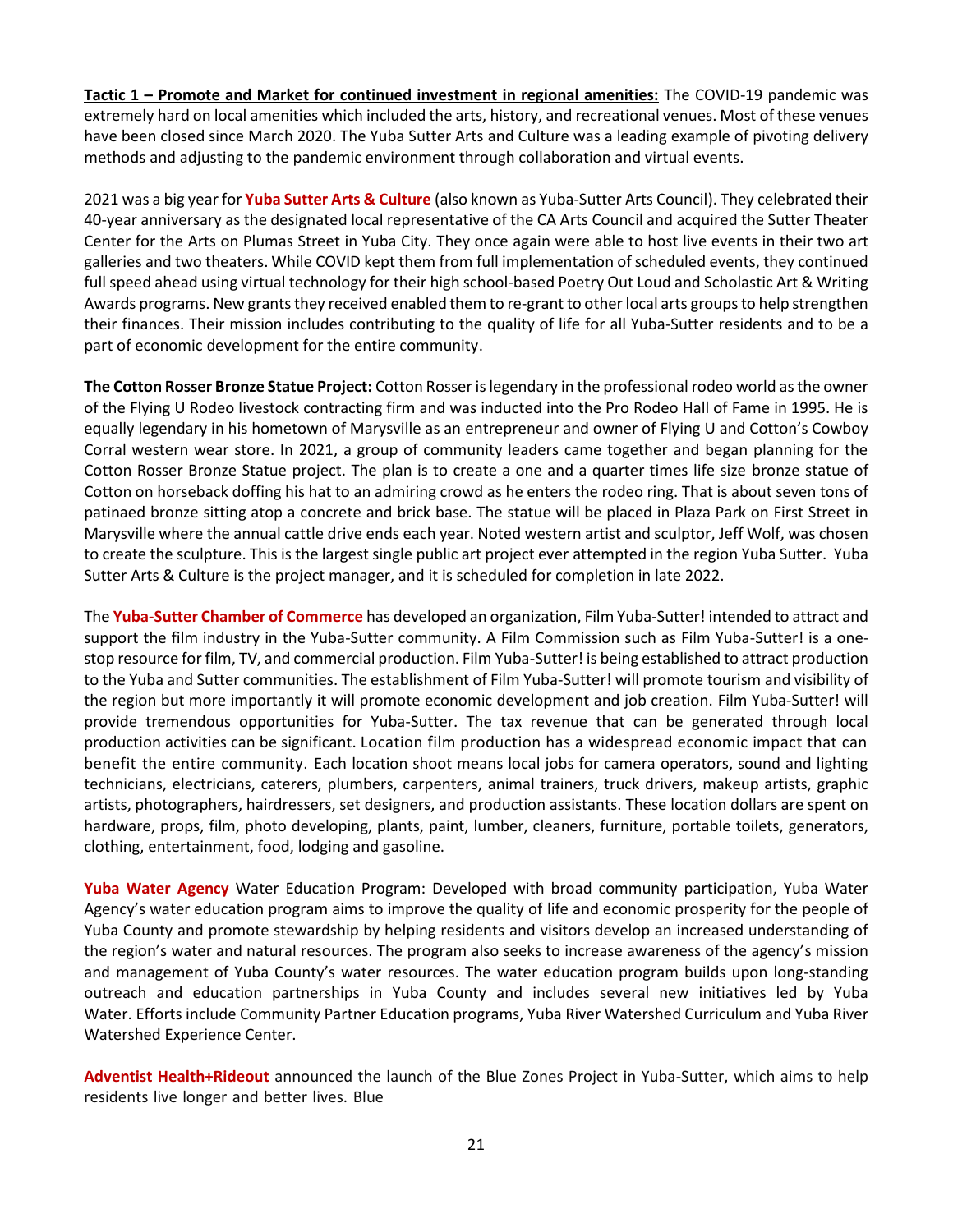networks. The project idea and name are based on the research of an author who identified five cultures of the world, or blue zones, with the highest concentration of people living to 100 years or older. The organization is passionate about introducing an initiative that will bring about lasting, permanent changes that will benefit future generations for many years to come. Participating communities have seen double-digit drops in obesity and smoking rates, economic investment in downtown corridors, grant funding awards to support policies and programs aimed at improving health equity and measurable savings in healthcare costs.

The **Sutter Buttes Regional Land Trust** (SBRLT), whose mission is to protect and maintain the natural and agricultural resources of the Sutter Buttes and the surrounding region for present and future generations, has several projects which are important to quality of life in the region.

Monitoring and Management: They complete annual monitoring on all their easement and fee owned properties, making a site visit to each property every year. The land trust currently has 4 easements that protect agriculture and habitat. The land trust has two fee owned properties which it manages: a 100-year-old schoolhouse in West Butte, listed on the National Register of Historic Places and North Butte in the Sutter Buttes.

| Jutte, listed on the National Register of Historic Places and North Butte in the Sutter Buttes. |              |                                 |                                   | naking a site visit to each property every year. The land trust currently has 4 easements that protect agriculture<br>nd habitat. The land trust has two fee owned properties which it manages: a 100-year-old schoolhouse in West |
|-------------------------------------------------------------------------------------------------|--------------|---------------------------------|-----------------------------------|------------------------------------------------------------------------------------------------------------------------------------------------------------------------------------------------------------------------------------|
| <b>Jpcoming SBRLT Projects</b>                                                                  |              |                                 |                                   |                                                                                                                                                                                                                                    |
| <b>Conservation Easement</b><br><b>Projects in Process</b>                                      | <b>Acres</b> | <b>Easement</b><br><b>Value</b> | <b>Funding</b><br><b>Partners</b> | <b>Location</b>                                                                                                                                                                                                                    |
| Danna Farms                                                                                     | 875          | \$7,240,000                     | NRCS, DOC                         | Yuba County, agricultural land near<br>Plumas Lake area                                                                                                                                                                            |
| Magnolia Ranch                                                                                  | 952          | \$20,000,000                    | <b>USAF, NRCS, DOC</b>            | Yuba County, agricultural land off<br><b>South Beale Road</b>                                                                                                                                                                      |
| <b>Laughlin Farms</b>                                                                           | 152          | \$646,000                       | NRCS, DOC                         | Sutter County, agricultural land in<br><b>Meridian</b>                                                                                                                                                                             |
| <b>Singh Ranch</b>                                                                              | 320          | \$960,000                       | CRT, NRCS, WCB                    | Sutter County, agricultural and ranch<br>land in Sutter Buttes                                                                                                                                                                     |
| <b>Total</b>                                                                                    | 2,299        | \$28,846,000                    |                                   |                                                                                                                                                                                                                                    |
| <b>Mitigation Projects in</b><br><b>Process</b>                                                 |              |                                 |                                   |                                                                                                                                                                                                                                    |
| <b>Star Bend &amp; Matthews</b><br><b>Preserves</b>                                             | 38           | N/A                             | SBFCA, SVC                        | Sutter/Butte County, riparian habitat<br>along Feather River                                                                                                                                                                       |
| <b>Bear River Preserve</b>                                                                      | 617          | N/A                             | <b>TRLIA, SVC</b>                 | Yuba County, riparian and special<br>status species along<br><b>Bear River</b>                                                                                                                                                     |
| <b>Feather River Preserve</b>                                                                   | 164          | N/A                             | <b>TRLIA, SVC</b>                 | Yuba County, riparian and special<br>status species along<br><b>Feather River</b>                                                                                                                                                  |
| Total                                                                                           | 819          |                                 |                                   |                                                                                                                                                                                                                                    |
| <b>Potential Conservation</b><br><b>Easement Projects</b>                                       |              |                                 |                                   |                                                                                                                                                                                                                                    |
| <b>Atkinson Farm</b>                                                                            | 1,000        | \$20,000,000                    | DOC, NRCS, WCB                    | Sutter County, agricultural land near<br><b>East Nicolaus</b>                                                                                                                                                                      |
| <b>Fedora Farm</b>                                                                              | 300          | \$500,000                       | DOC, NRCS                         | Sutter County, agricultural land in<br><b>Meridian</b>                                                                                                                                                                             |
| <b>Beale Air Force Base</b>                                                                     | 5,000        | \$25,000,000                    | USAF, DOC, NRCS,                  | Yuba County, agricultural and ranch<br>land along the<br>western flank of the base                                                                                                                                                 |
| <b>Sutter Buttes</b>                                                                            | 3,500        | \$8,750,000                     | NRCS, WCB                         | Sutter County, habitat, agricultural,<br>and ranch land in                                                                                                                                                                         |
| <b>Total</b>                                                                                    | 9,800        | \$54,250,000                    |                                   | <b>Sutter Buttes</b>                                                                                                                                                                                                               |
| <b>ALL PROJECTS</b>                                                                             | 12,918       | \$83,096,000                    |                                   |                                                                                                                                                                                                                                    |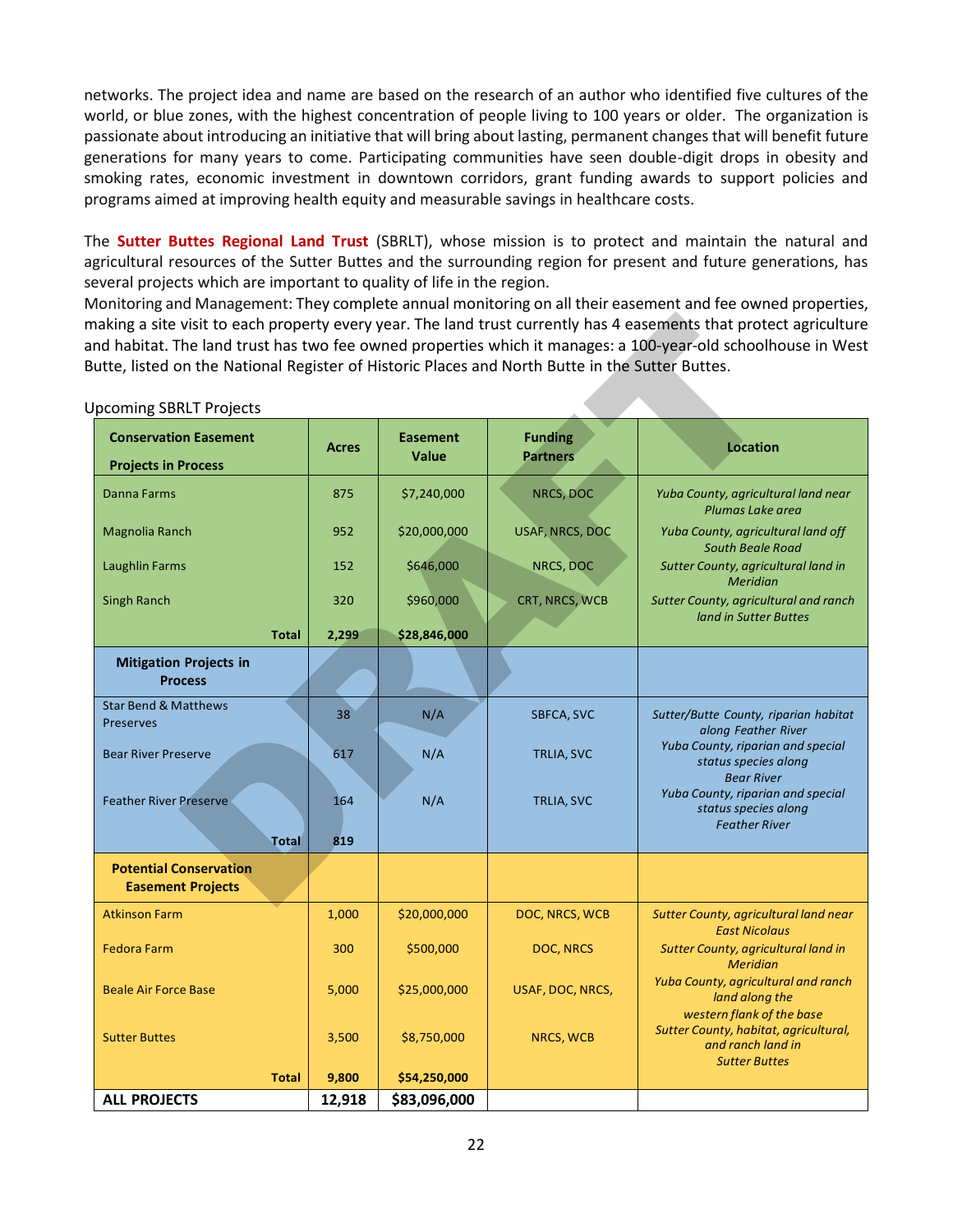### **City of Live Oak Projects:**

#### **Complete Live Oak Community Trail Project**

This one‐mile rail conversion project establishes a dedicated bicycle and pedestrian trail through the center of Live Oak on former railroad right‐of‐way. The project has four phases, with the first phase completed in 2010 and the third phase completed in 2015.

**2022 UPDATE:** Phase 4 will be completed during 2022/2023. Phase 4 runs from Kola Street to Epperson Way utilizing the old Railroad Right of Way. It includes a bike/pedestrian trail and landscaping. The city continues to seek funding for phase 2.

### **Bicycle and Pedestrian Infrastructure Master Plan**

Live Oak has received funding from SACOG for development of a bicycle and pedestrian facilities master plan. The plan was competed and accepted by the City Council in 2016.

**2022 UPDATE**: The City of Live Oak continues to seek funding for improvements outlined in the plan. Total improvements are approximately \$21 million.

#### **City of Marysville Projects:**

#### **Ellis Lake Restoration**

A public works project to restore the 37-acre Ellis Lake area (between 9th and 16<sup>th</sup> streets and from B to D streets). This park and open space is a regional landmark attracting visitors from throughout the Yuba‐Sutter area and the north state region. The lake was developed in the 1930s by the Work Progress Administration (later renamed Work Projects Administration). The intended scope of work would include a master plan for facility improvements around the lake, including parking, lighting, landscaping, and irrigation, together with water quality improvements for the lake itself.

**2022 UPDATE:** The aeration project was completed in 2020. The city is working with the Yuba Water Agency to complete a nutrient management study which was completed in the summer 2021. This will allow the city to look at next steps for cleanup of the lake water. The city is working with the Yuba-Sutter GoldSox, Yuba-Sutter EDC and other community partners to identify grant opportunities and private funding to address the exterior grounds and surrounding facilities, including the Bryant Field baseball facility. The Yuba Water Agency approved grants for treatment of the lake to reduce phosphates and improve water quality. City is currently securing contracts with outside services to complete in spring of 2022 prior to algae blooms. The city, with the assistance of YSEDC has applied for a \$2.4 million Proposition 68 grant to make improvements and add amenities to the greenspace around the lake. The city will continue to look for funding opportunities to allow for improvements. eceived funding from SACOG for development of a bicycle and pedestrian facilities ma<br>
pede and accepted by the City Council in 2016.<br>
E: The City of Live Oak continues to seek funding for improvements outlined in th<br>
sare

### **Regional Bicycle and Pedestrian "Bike Hub"**

The city is preparing a Bike and Pedestrian Master Plan within the city limits to connect to the broader regional bike and pedestrian trail that extends throughout Yuba County and across the Feather River into Yuba City. The purpose for the Bike Hub is to serve as a convenient portal and gateway to the regional trail system, offering a central facility for competitive bike rallies and individuals to access the regional system, and provide bicycle and pedestrian-related retail services available under one roof, including bike rental and repair shops, outdoor gear and apparel, juice bar, community meeting center and visitor center.

**2022 UPDATE:** Feasibility plan is still in process. No update to this project. Funding has not become available.

### **Proposition 68 Per Capita Program**

The city received \$177,952 in Proposition 68 grant funding under this program. The city has proposed this funding be used for the replacement of the play equipment and play surfacing at Gavin Park in East Marysville and the addition of an accessible path based on the city's Park and Open Space Master Plan.

**2022 UPDATE:** Project is in design phase. \$100,000 in additional funding provided through SACOG's 2021 Community Design Program. First Five Yuba County also provided \$5,000 of funding for play equipment. Expect to award and commence construction in late spring/early summer of 2022.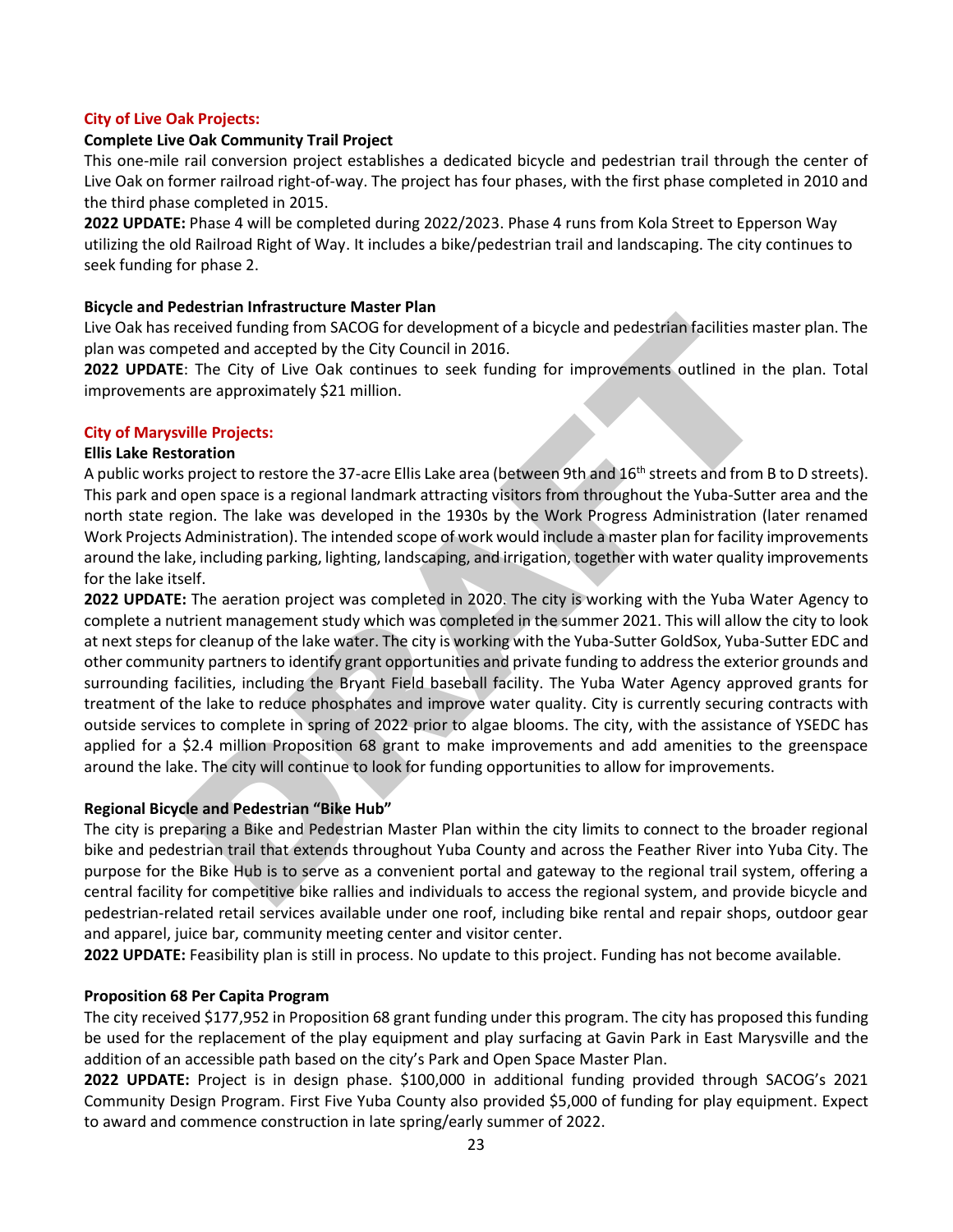#### **City of Wheatland Projects:**

#### **Wheatland Community Gardens**

When completed, the proposed Wheatland Community Garden will consist of approximately 24 planters, including 20 12‐foot by 4‐foot planter boxes and four U‐shaped boxes with access for disabled persons. The total garden size is estimated at 50 feet by 150 feet. The garden will be secured by a decorative perimeter fence and key‐code lock. The community garden will also include a gathering and picnic area, park benches, work-tables, and a shed for storage. Total estimated budget was \$50,000 per site, with one site remaining.

**2022 UPDATE**: The first phase of the Wheatland Community Garden, completed in 2013 continues to flourish. The second Phase of the Wheatland Community Garden project is pending.

#### **City of Wheatland Business Park Feasibility Study**

This study will determine the feasibility of a business park within the Johnson Rancho annexation area. The study will attempt to identify preferred location, size, feasibility and action steps **2022 UPDATE:** This \$100,000 project was completed July, 2020

#### **Wheatland Aquatic Center**

The City of Wheatland received a generous \$1 million private donation for future operations, maintenance and recreational programming of a future Wheatland Community Pool. The city has seven years to complete the project beginning July 2019.

**2022 UPDATE:** The city submitted a Prop 68 Rural Recreation and Tourism Facilities grant in January 2022. Award announcements are expected later this year

#### **City of Yuba City Projects:**

#### **Yuba City Pedestrian Trail – Railroad Right of Way Conversion**

The project includes the conversion of existing railroad right of way, across the city, to facilitate a bike and pedestrian trail that ultimately links the Sutter Bike Path from the west to the east into the city's bike network and across the city's 5<sup>th</sup> Street Bridge. Ultimately connecting into the trail network in Marysville/Yuba County. This is a multi-phased project that will promote quality of life and ultimately economic development for the city. **2022 UPDATES:** The first phase involves completing a Feasibility Study with assistance from a \$200,000 Caltrans grant. The Feasibility Study will be completed in 2022. Final design and construction will be substantially more expensive since there are two crossings of State Highways, as well as numerous city arterial street crossings. dand Business Park Feasibility Study<br>
determine the feasibility of a business park within the Johnson Rancho annexation an<br>
determine the feasibility of a business park within the Johnson Rancho annexation are<br>
dietermine

#### **Tactic 2 – Promote and support collaboration and shared resources for regional public safety:**

#### **Regional Projects:**

**Sutter Yuba Homeless Consortium:** The purpose of the Sutter Yuba Homeless Consortium (SYHC) is to connect our homeless population with programs and services that can help them overcome obstacles that are preventing permanent housing solutions for individuals and families. Through partnerships there were 546 people permanently housed in 2021 and over 3,000 clients were provided services. SYHC secured \$1.897 million in funds for services provided by the Coordinated Entry Sites, its partnering agencies and service providers.

#### **Sutter County Projects:**

**Sutter County Evacuation Routes:** Sutter County has partnered with an evacuation software firm to identify evacuation routes and zones. The purpose of this software is to make evacuations more manageable in the event of future events and need.

#### **Better Way:**

Better Way Shelter is a low barrier homeless shelter that provides 40 individuals with a temporary place to stay for up to three months. This voluntary program works with single individuals 18 years old and above who are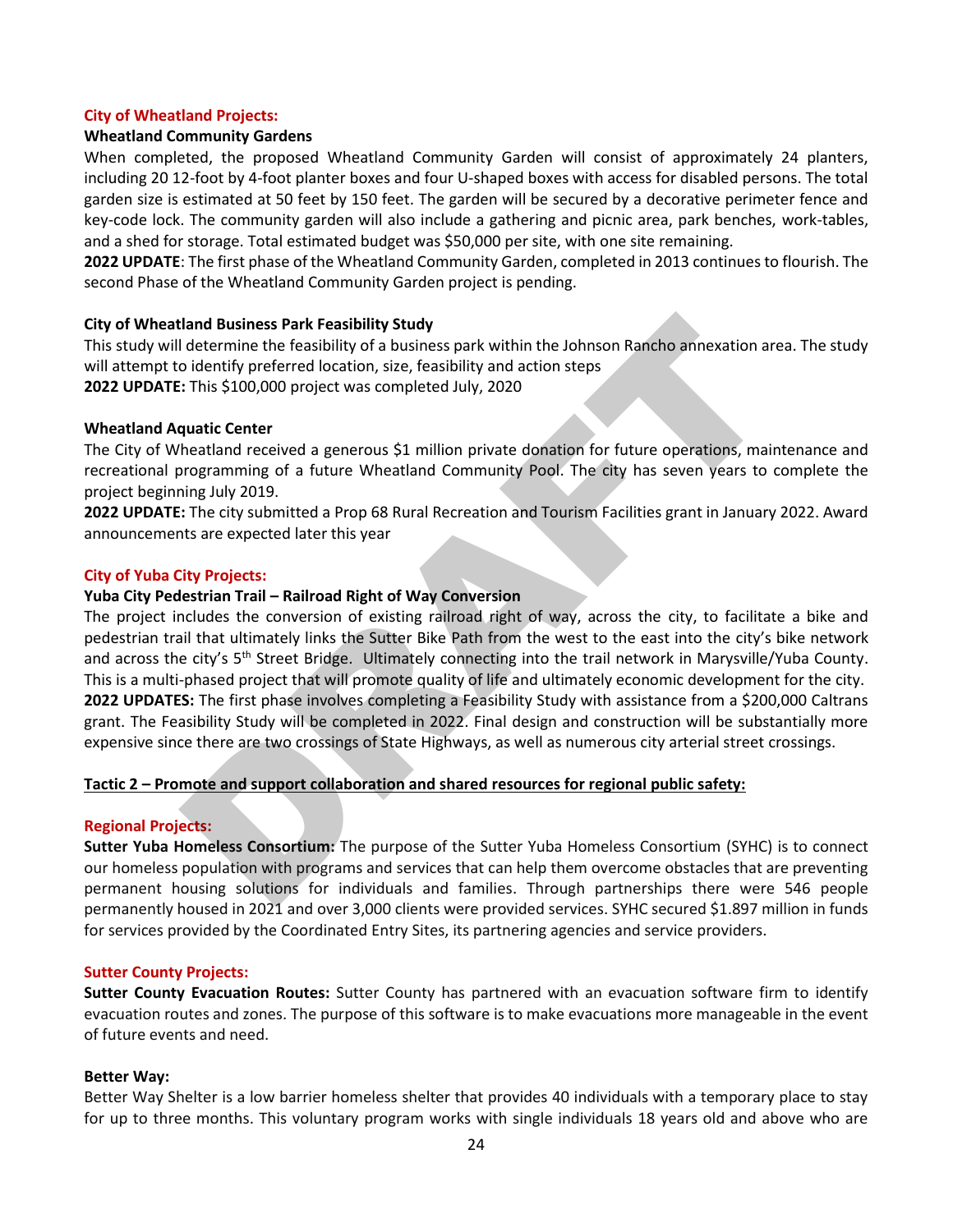Sutter County residents. Participants in the shelter work alongside a case manager and housing navigator to find transitional or permanent housing. Better Way follows the *Housing First* model and case managers work with participants to secure housing while receiving supported services.

**2022 UPDATE:** In 2021, Better Way has provided services to 156 individuals. Of those, 65 were chronically homeless, 10 were veterans and 7 were people between 18 to 24. Of the 156, 91 reported previously living in a place not meant for human habitation. Better Way has permanently housed 59 individuals.

### **Yuba County Projects:**

**Know Your Zone:** To better prepare Yuba County residents and businesses for evacuation or emergency events, an interactive map has been launched online that provides important emergency information.

### **14FORWARD Homeless Temporary Shelter**

Yuba County partnered with several nonprofit agencies and the private sector to develop 14FORWARD, the first temporary shelter and resource center for the homeless in the region. The site includes 20 two-person structures, an onsite manager, dog facility, and provides services and resources to move the homeless toward permanent employment and housing.

**2022 UPDATE:** 14Forward added five new temporary structures, increasing capacity to 50 individuals. In 2021, the facility served 191 people with shelter and services; 85 had a mental health disorder, 92 had a chronic health condition, and 74 had a physical disability. 25% of participants exited to permanent housing.

### **City of Marysville Projects:**

### **Marysville Bicycle and Pedestrian Improvement Project**

This project includes all Tier 1 improvements identified in the 2016 Marysville Bicycle and Pedestrian Master Plan. Pedestrian improvements included closing a sidewalk gap near downtown and high visibility crosswalks with RRFBs and speed feedback signs to improve safety near two schools. A raised intersection improves safety and access to Ellis Lake Park. These improvements support the economy by improving access to downtown and promote walking to schools and parks by improving challenging crossings. Together these improvements create a foundation for active transportation in Marysville, promoting a healthy lifestyle and supporting the local economy with improved downtown access. **Homeless Temporary Shelter**<br> **Homeless Temporary Shelter**<br> **Draptioned with several nonprofit agencies and the private sector to develop 14FORW<br>
Deter and resource center for the homeless in the region. The site includes** 

**2022 UPDATE**: This \$550,000 Project Completed

**Tactic 3 – Promote the role of the Yuba-Sutter Economic Development District:** YSEDC/YSEDD completed the 2021 annual updates in March 2021 which were submitted and approved by EDA. All updated documents were made available on YSEDC's website and promoted through social media platforms and email blasts. YSEDC and the CEDS committee is currently working on 2022 update and anticipates it will be completed March 2022.

There was substantial increased understanding of the role of the district and the services offered in 2021 due to the additional COVID pandemic resources outreach efforts. These efforts included management of Small Business Economic Emergency Relief funding grant and loan programs; expanded technical and financial assistance; and business assistance webinars, and procurement and distribution of PPE (Personal Protection Equipment). This outreach was accomplished on Social Media platforms, email blasts, print media and YSEDC's and partner web pages.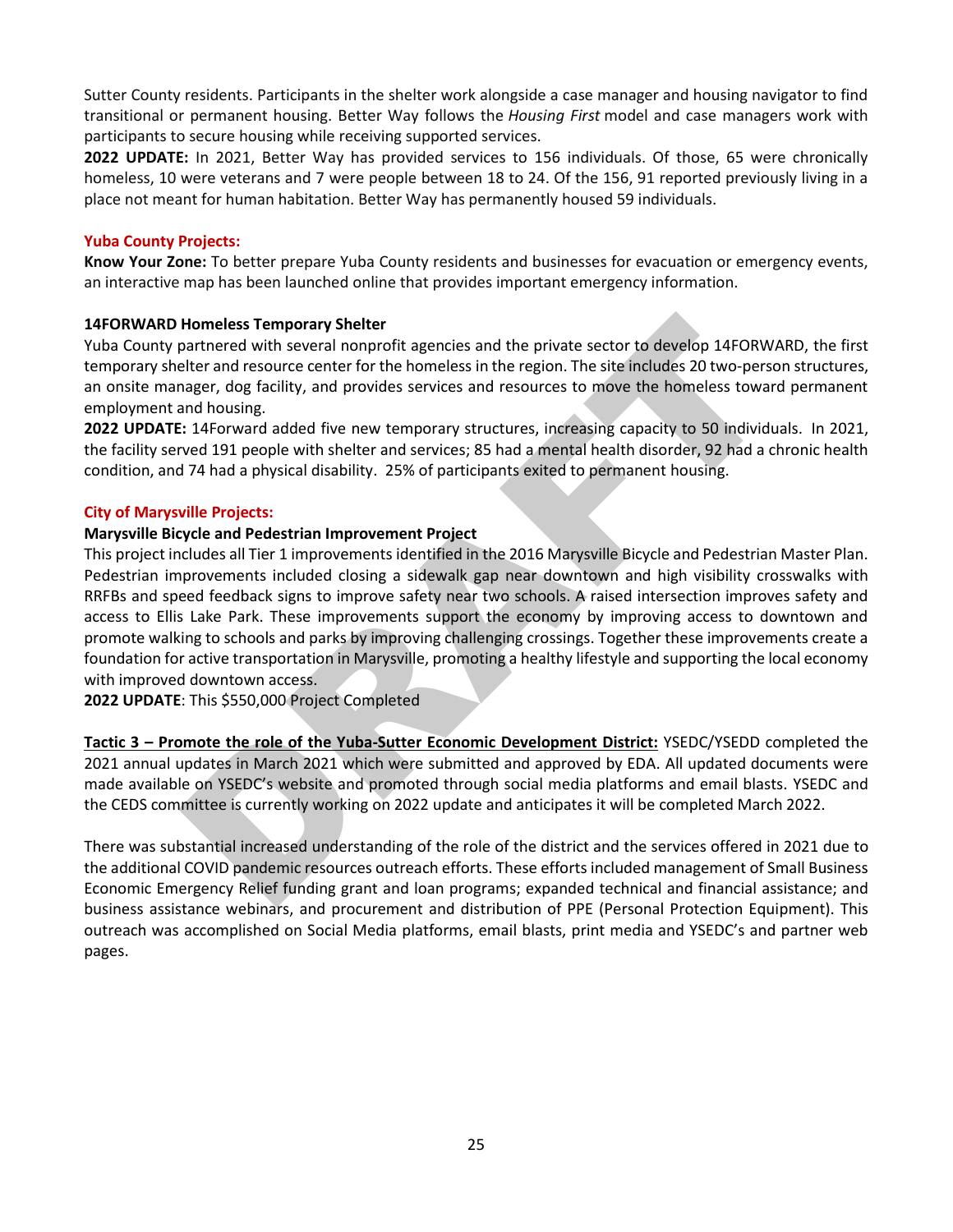# **Economic Disaster, Recovery and Resiliency**

Mitigation planning is essential to the region's ability to withstand and recover from disasters. Yuba County Office of Emergency Services has completed its five-year update of its Multi-Jurisdictional Multi-Hazard Mitigation plan (MJMH plan). This 2021 Local Hazard Mitigation Plan (LHMP) Update serves to update the 2015 Federal Emergency Management Agency (FEMA) approved Yuba County LHMP. The purpose of hazard mitigation is to reduce or eliminate long-term risk to people and property from hazards. Yuba County, two



incorporated communities, and nine special districts prepared this LHMP Update to the FEMA approved 2015 Yuba County LHMP, to make the County and its residents less vulnerable to future hazard events. [https://www.yuba.org/departments/emergency\\_services/multi-hazard\\_mitigation.php](https://www.yuba.org/departments/emergency_services/multi-hazard_mitigation.php)

Sutter County has completed its update for its Local Hazard Mitigation Plan (LHMP). Sutter County partnered the cities of Yuba City and Live Oak and several special districts to update their 2013 Local Hazard Mitigation Plan (LHMP). Flood, drought, earthquake, and wildfire are just a few of the hazards to Sutter County. While natural hazards such as these cannot be prevented, an LHMP forms the foundation for a community's long-term strategy to reduce disaster losses by breaking the repeated cycle of disaster damage and reconstruction. https://www.suttercounty.org/government/county-departments/emergency-services/office-of-emergency[management-oem/hazard-mitigation](https://www.suttercounty.org/government/county-departments/emergency-services/office-of-emergency-management-oem/hazard-mitigation)

YSEDC completed a Yuba-Sutter Pandemic and Disaster Economic Recovery and Resilience plan. [https://www.ysedc.org/strategy.](https://www.ysedc.org/strategy) YSEDC and Yuba-Sutter Chamber of Commerce provided resources, tools and an education webinar to 3,900 area businesses to develop their own disaster mitigation plan.

Yuba Water Agency, Yuba Project – Prescribed Burns in North Yuba River Watershed: The Yuba Project calls for ecological restoration treatments across a large area of National Forest land in the Yuba Watershed and is one piece of a much larger effort – known as the North Yuba Forest Partnership – that is working to plan, analyze, finance, and implement forest restoration across 275,000 acres of the watershed. Yuba Project treatments (and all the treatments planned under the North Yuba Forest Partnership) will enhance watershed health by improving forest health and resilience to changing climatic conditions, reducing surface and ladder fuels (vegetation that enables a fire to climb up from the forest floor into the tree canopies) to a level that would allow safe fire suppression, protect and improve wildlife habitat, and improve soil conditions. The watershed benefits from the project include avoided costs in the millions from reduced risk of catastrophic fire and risk to water infrastructure, water quality and post-fire cleanup of sediment and woody debris inflows; direct water resource benefits from reduced evapotranspiration and increased runoff from a healthier forest; and regional benefits to people and communities in terms of insurability, security, employment opportunities and associated economic benefits. Vola.org/departments/emergency-services/multi-hazard-mulgation.pmp<br>has completed its update for its local Hazard Mitigation Plan (LHMP). Sutter Countty, City and Live Oak and several special districts to update their 2013

# **Report on Economic Development Activities**

Yuba-Sutter Economic Development Corporation is committed to maintaining an understanding of the community it serves and is actively involved by having a seat on boards, commissions, projects and events within the community. Workforce Investment Board, Sutter-Yuba Homeless Consortium, California Finance Consortium, Yuba-Sutter Lodging Association, local nonprofit capacity building and the military privatization P4 initiative are just some of the boards/organizations/programs of which are comprehensive and achievable goals of the CEDS.

YSEDC engaged in the following economic development activities throughout the 2021 year to support the implementation of CEDS. The following provides a summary of these activities that:

• Promote economic development and opportunity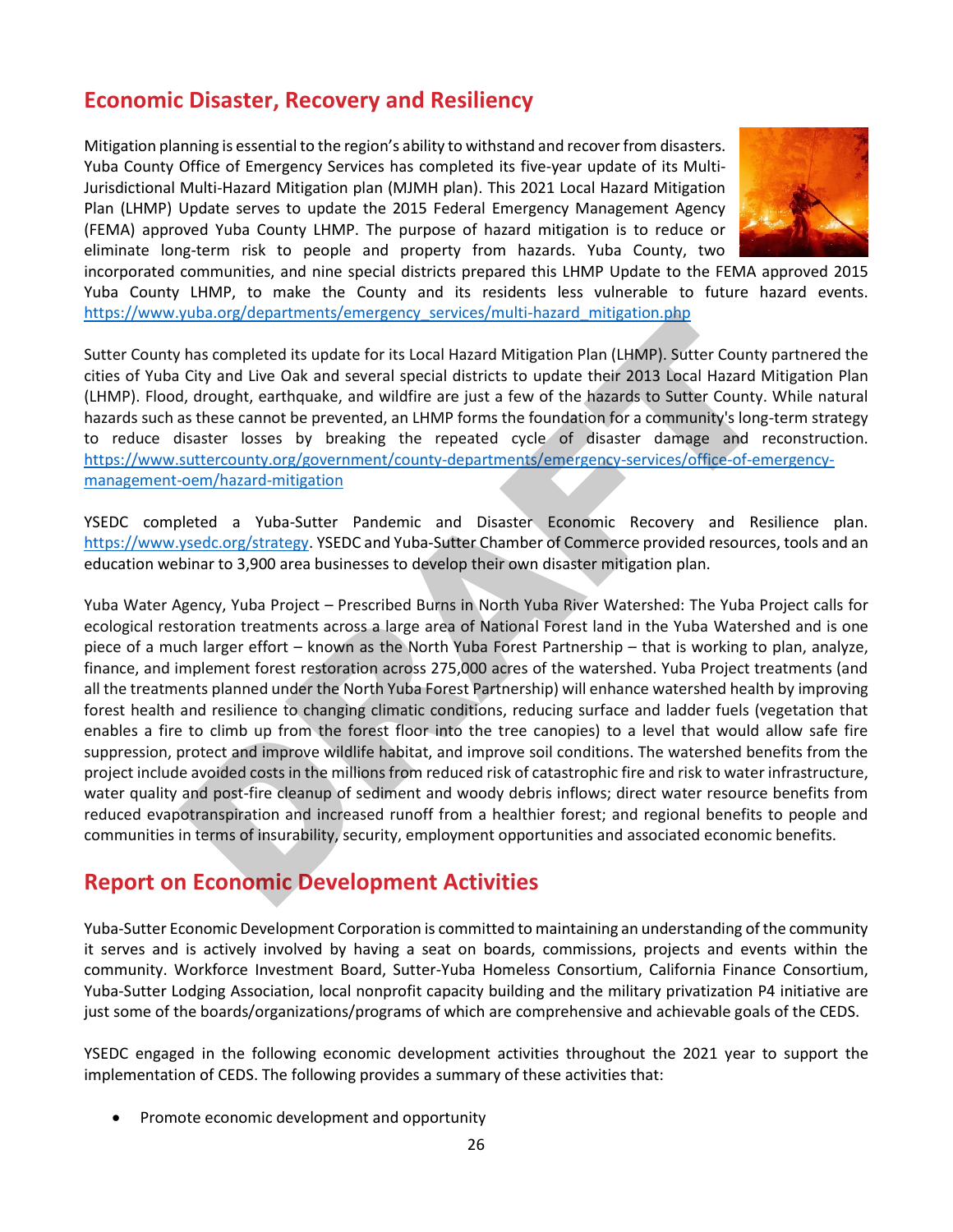- Support efforts to attract, maintain, promote and expand regional industries and businesses
- Maximize effective development, alignment and use of workforce
- Provide technical support and access to business and financial resources
- Obtain and utilize adequate funds and other resources
- Support the work of local governments in their efforts to provide sound physical infrastructure

#### **Promote Economic Development and Opportunity**

| <b>Activity</b>                                                                                                                                                                                                                                                                                   | <b>Time Frame</b>                                               |
|---------------------------------------------------------------------------------------------------------------------------------------------------------------------------------------------------------------------------------------------------------------------------------------------------|-----------------------------------------------------------------|
| 1. Implementation of the Regional Comprehensive Plan                                                                                                                                                                                                                                              | Ongoing                                                         |
| 2. Maintain Economic Development District status for the region. This includes<br>preparing the following documents:                                                                                                                                                                              |                                                                 |
| Comprehensive Economic Development Strategy (CEDS) 2020-2025<br><b>Update CEDS annually</b><br><b>CEDS Annual Performance Report</b><br>Conduct a regional SWOT Analysis every five years<br>3. Collaboration and coordination with state, regional, county, and local<br>economic efforts.       | Completed<br>Annually<br>Annually<br>$FY2025 - 2030$<br>Ongoing |
| Serve on committees and boards to provide guidance<br>Provide venues for collaborative meetings<br>٠                                                                                                                                                                                              |                                                                 |
| 4. Provide technical assistance to jurisdictions through technical assistance<br>programs<br>Maintain data mining tools on YSEDC site<br>Provide socioeconomic, transportation, demographic, etc. data as<br>$\bullet$<br>needed<br>Assist with grant research, writing, administration as needed | Ongoing                                                         |
| Support efforts to attract, maintain, promote and expand regional industries and businesses                                                                                                                                                                                                       |                                                                 |
| <b>Activity</b>                                                                                                                                                                                                                                                                                   | <b>Time Frame</b>                                               |
| 1. Maintain and continue Business Attraction Program<br>Continue to partner with Greater Sacramento Economic Council, Center<br>$\bullet$<br>for Economic Development, Go-Biz, etc.<br>Respond to RFP's                                                                                           | Ongoing                                                         |

### **Support efforts to attract, maintain, promote and expand regional industries and businesses**

| <b>Activity</b>                                                                   | <b>Time Frame</b> |
|-----------------------------------------------------------------------------------|-------------------|
| 1. Maintain and continue Business Attraction Program                              | Ongoing           |
| Continue to partner with Greater Sacramento Economic Council, Center<br>$\bullet$ |                   |
| for Economic Development, Go-Biz, etc.                                            |                   |
| Respond to RFP's                                                                  |                   |
| 2. Maintain and ensure Yuba-Sutter Business Consortium remains viable to          | Ongoing           |
| private and public sectors                                                        |                   |
| Provide venue, schedule and conduct meetings, develop and maintain                |                   |
| programs and maintain administrative functions                                    |                   |
| Ensure collaboration and interest of partners                                     |                   |
| Review, develop and lead programs of the consortium<br>$\bullet$                  |                   |
| 3. Promote, support and enhance agriculture-based tourism                         | Ongoing           |
| Serve on the Board of Yuba-Sutter Lodging Association                             |                   |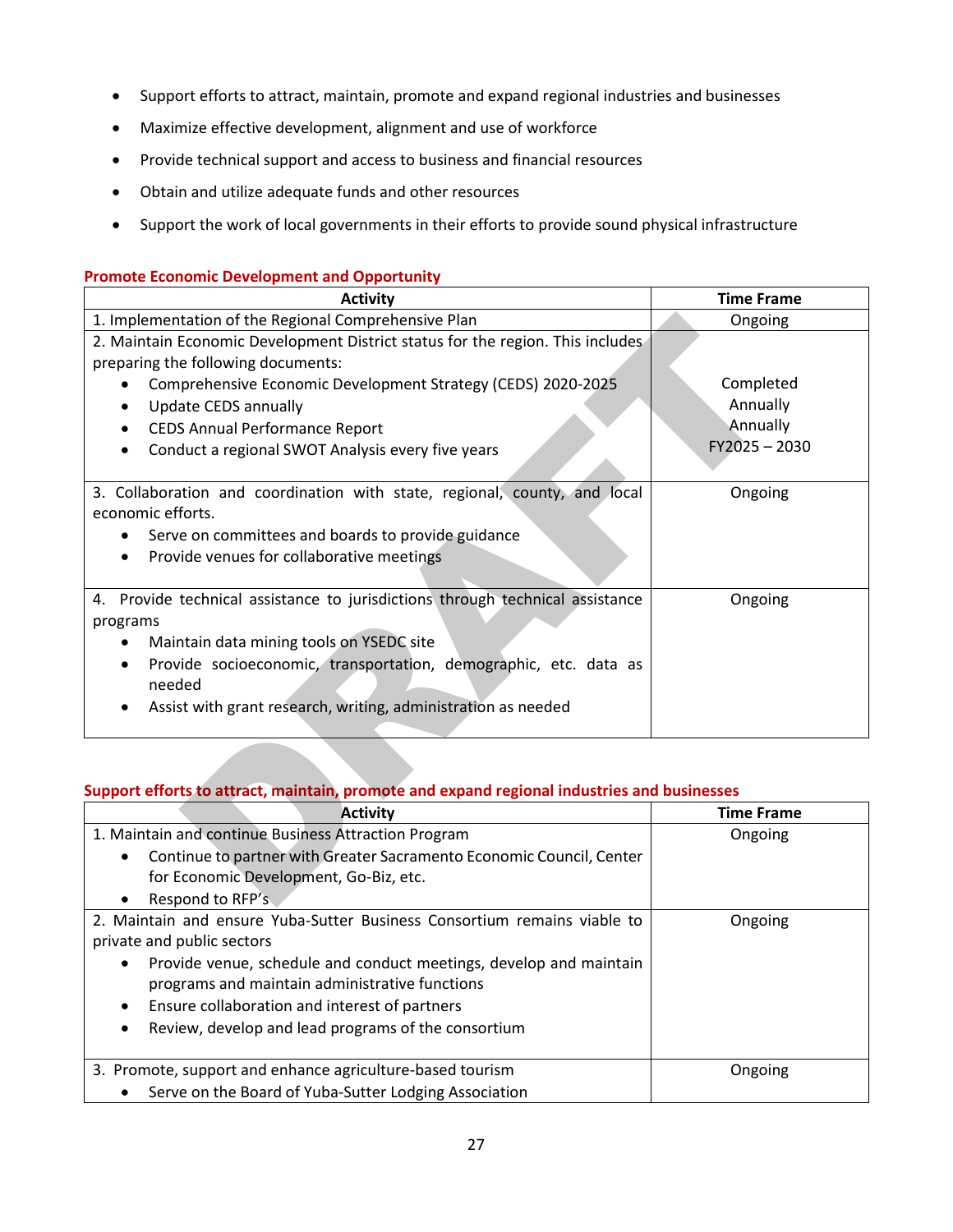| Continue to develop Highway 65 corridor and Sports and Entertainment              |         |
|-----------------------------------------------------------------------------------|---------|
| Zone.                                                                             |         |
|                                                                                   |         |
|                                                                                   |         |
| 4. Promote the continued viability of military installations near the region.     | Ongoing |
| Promote and protect Beale Air Force Base as the region's largest<br>$\bullet$     |         |
| employer                                                                          |         |
| Support expansion of Beale's existing missions, recruitment of new<br>$\bullet$   |         |
| missions, and regional pledge to protect Beale from reduction or closure          |         |
| Provide support for Beale Air Force Base's infrastructure needs<br>$\bullet$      |         |
|                                                                                   |         |
|                                                                                   |         |
| 5. Brand and Market the region for development, investment, and regional          | Ongoing |
| growth.                                                                           |         |
| Create marketing campaign for business attraction                                 |         |
| Promote visitor services and tourism                                              |         |
|                                                                                   |         |
| Collaborate with private and public sector organizations to increase<br>$\bullet$ |         |
| marketing of Yuba-Sutter                                                          |         |

## **Maximize effective development, alignment and use of workforce**

| <b>Activity</b>                                                                | <b>Time Frame</b> |
|--------------------------------------------------------------------------------|-------------------|
| 1. Support the efforts of and collaborate with workforce development centers,  | Ongoing           |
| community one stops, colleges and universities.                                |                   |
| Ensure continued partnerships with local agencies and educational<br>$\bullet$ |                   |
| <i>institutions</i>                                                            |                   |

## **Provide technical support and access to financial resources**

| <b>3. Drahu and Market the region for acvelopment, investment, and regional</b><br>growth. | UI ISUII IS       |
|--------------------------------------------------------------------------------------------|-------------------|
| Create marketing campaign for business attraction                                          |                   |
| Promote visitor services and tourism                                                       |                   |
| Collaborate with private and public sector organizations to increase                       |                   |
| marketing of Yuba-Sutter                                                                   |                   |
|                                                                                            |                   |
|                                                                                            |                   |
|                                                                                            |                   |
| Maximize effective development, alignment and use of workforce                             |                   |
| <b>Activity</b>                                                                            | <b>Time Frame</b> |
| 1. Support the efforts of and collaborate with workforce development centers,              | Ongoing           |
| community one stops, colleges and universities.                                            |                   |
| Ensure continued partnerships with local agencies and educational                          |                   |
| institutions                                                                               |                   |
|                                                                                            |                   |
|                                                                                            |                   |
| <b>Provide technical support and access to financial resources</b>                         |                   |
| <b>Activity</b>                                                                            | <b>Time Frame</b> |
| 1. Continue to assist jurisdictions with infrastructure development projects by            | Ongoing           |
| providing technical assistance, funding opportunities and resources                        |                   |
| 2. Continue Bear Essentials program to provide businesses with access to                   | Ongoing           |
| resources, tools and lending programs                                                      |                   |
| Conduct two business walks within the district annually                                    |                   |
| Conduct business resource workshops                                                        |                   |
| Conduct and/or assist with business development workshops                                  |                   |
|                                                                                            |                   |
| Assist businesses with expansion projects                                                  |                   |
| Foster growth and development of local firms to create and retain jobs,                    |                   |
| increase the business and tax base                                                         |                   |
| Provide financial readiness and loan accelerator program                                   |                   |

### **Obtain and utilize adequate funds and other resources**

| <b>Activity</b>                                                                | <b>Time Frame</b> |
|--------------------------------------------------------------------------------|-------------------|
| 1. Pursue additional funding from EDA while leveraging funding from additional | Ongoing           |
| private and public sources.                                                    |                   |
| Pursue EDA funds for Lending Program                                           |                   |
|                                                                                |                   |